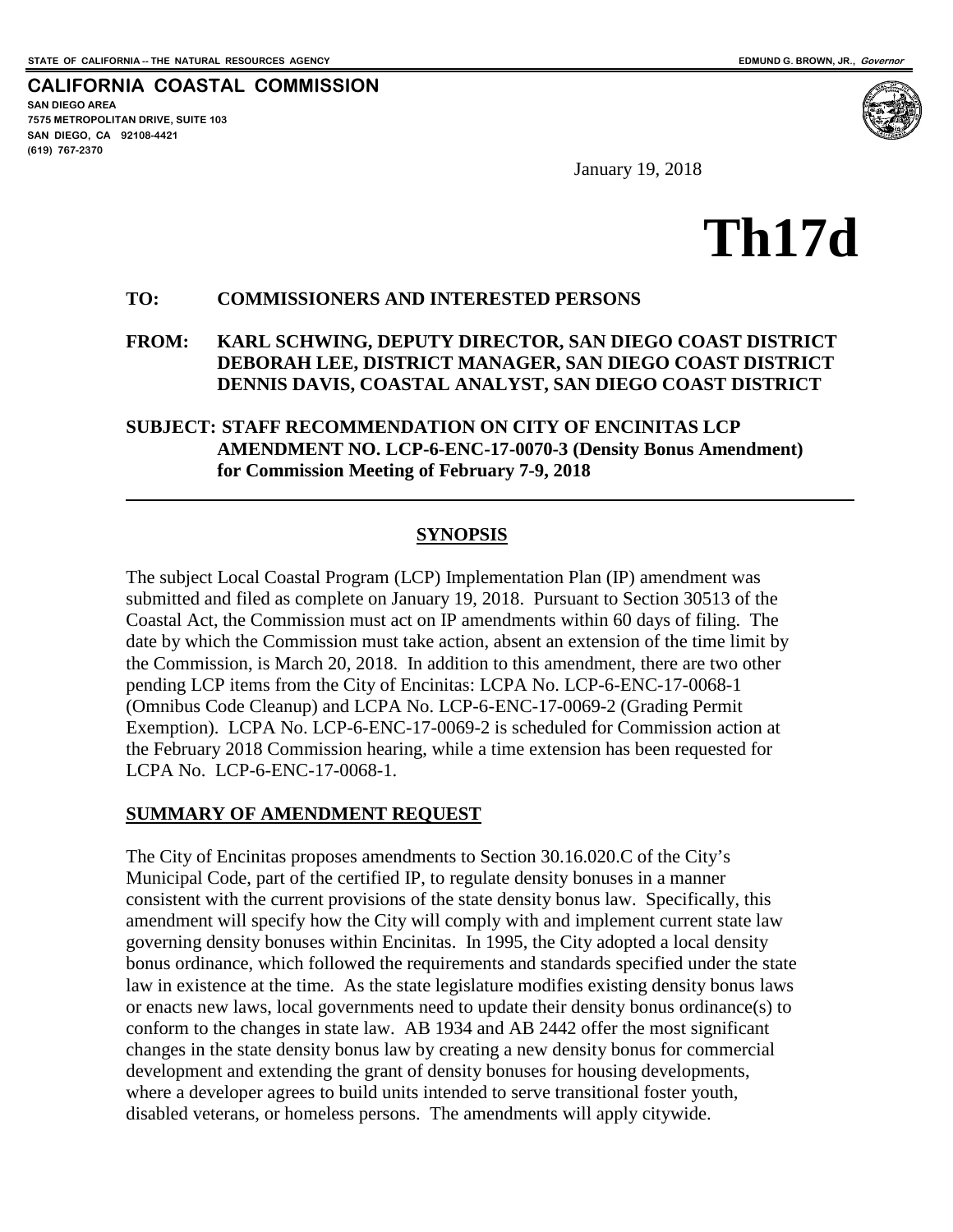## **SUMMARY OF STAFF RECOMMENDATION**

Staff is recommending approval of the proposed LCP amendment as submitted. The Commission may reject IP amendments only if the amendment would be inconsistent with the certified Land Use Plan (LUP) or render the IP inadequate to carry out the LUP.

The proposed IP Amendment is consistent with the goals and policies of the LUP even though the density of a development project within the Coastal Zone could increase beyond the thresholds established in the LUP. The proposed development project would still have to comply with all applicable development standards in the certified LCP, as specified in Section 30.16.020.C.7. Development standards control a proposed development's footprint and bulk through buffer and setback distances, use restrictions on steep slopes and floodplains, and requirements to protect designated viewsheds. Since the City is not proposing to alter existing development standards or any certified resource protection measures in the LCP, the proposed amendment should not result in any adverse impacts to wetlands, sensitive habitat, designated viewsheds, or coastal access and recreation. Furthermore, the amendment would not affect the requirement to obtain a Coastal Development Permit (CDP) for non-exempt development in the Coastal Zone. Thus, the proposed IP Amendment is found to be consistent with the certified LUP.

The appropriate resolution and motion begin on Page 3. The findings for approval of the IP Amendment as submitted begin on Page 4.

#### **ADDITIONAL INFORMATION**

Further information on the City of Encinitas LCP Amendment No. LCP-6-ENC-17-0070- 3 may be obtained from Dennis Davis, Coastal Planner, at (619) 767-2370.

## **[EXHIBITS](https://documents.coastal.ca.gov/reports/2018/2/Th17d/Th17d-2-2018-exhibits.pdf)**

 $\overline{a}$ 

 $\overline{a}$ 

[Exhibit 1 – Ordinance No. 2017-13](https://documents.coastal.ca.gov/reports/2018/2/Th17d/Th17d-2-2018-exhibits.pdf)  [Exhibit 2 – Proposed Text Changes in Strikeout/Underline](https://documents.coastal.ca.gov/reports/2018/2/Th17d/Th17d-2-2018-exhibits.pdf)<sup>[1](#page-1-0)</sup>

<span id="page-1-0"></span><sup>1</sup> Comments were provided to the City of Encinitas by an interested third party, David C. Meyes, on 10/3/2017.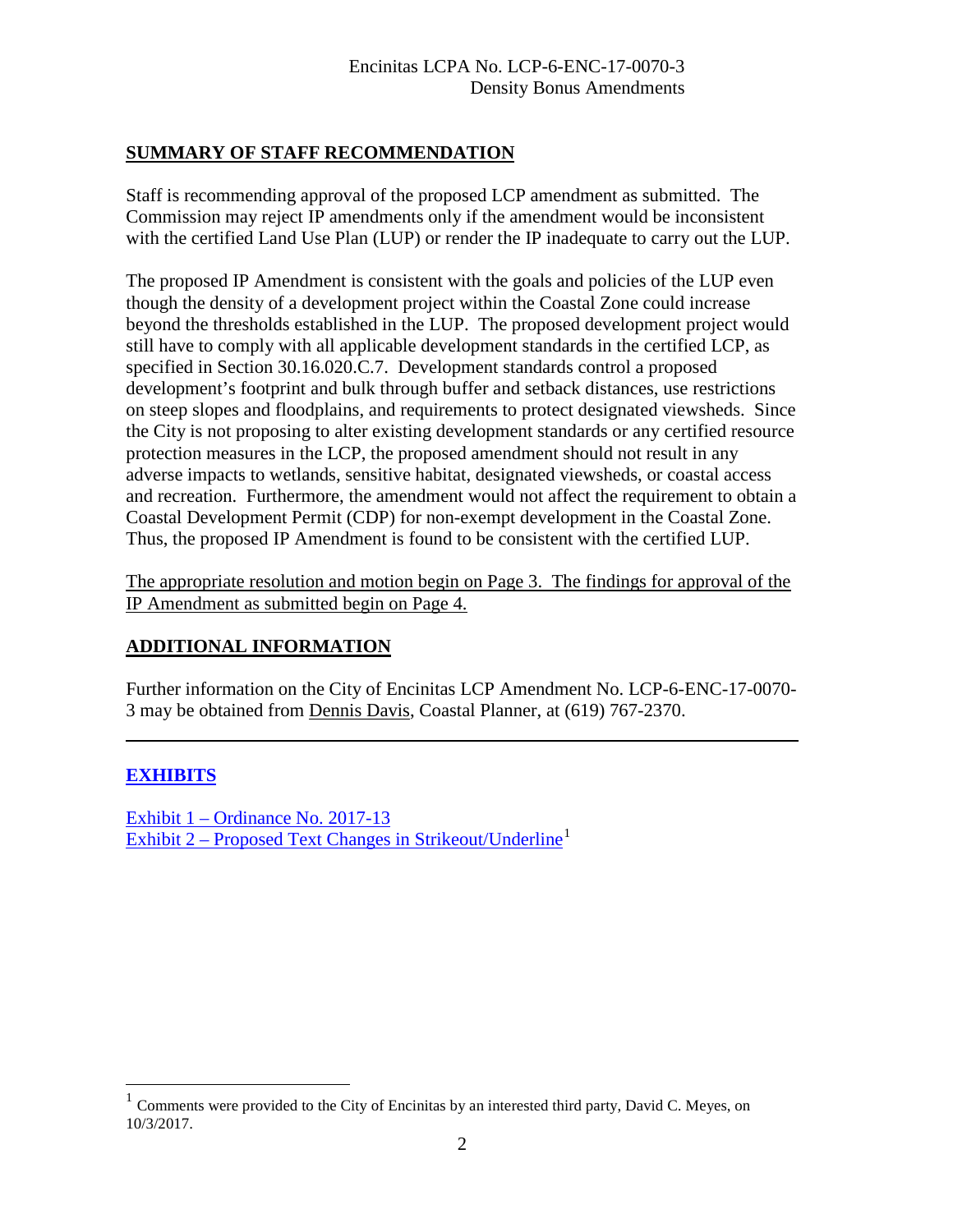## **PART I. OVERVIEW**

# **A. LCP HISTORY**

On November 17, 1994, the Commission approved, with suggested modifications, the City of Encinitas' LCP (both LUP and implementing ordinances). The City accepted the suggested modifications and, on May 15, 1995, began issuing CDPs for those areas of the City within the Coastal Zone. The Commission has certified many amendments to the City's LCP since 1995.

### **B. STANDARD OF REVIEW**

Pursuant to Section 30513 of the Coastal Act, the Commission may only reject zoning ordinances or other implementing actions, as well as their amendments, on the grounds that they do not conform with, or are inadequate to carry out, the provisions of the certified LUP. The Commission shall take action by a majority vote of the Commissioners present.

## **C. PUBLIC PARTICIPATION**

Section 30503 of the Coastal Act requires local governments to provide the public with the maximum amount of opportunities to participate in the development of the LCP amendment prior to submittal to the Commission for review. The City has held Planning Commission and City Council meetings with regard to the subject amendment request. All of those local hearings were duly noticed to the public. Notice of the subject amendment has been distributed to all known interested parties.

## **PART II. LOCAL COASTAL PROGRAM SUBMITTAL - RESOLUTIONS**

Following a public hearing, staff recommends the Commission adopt the following resolutions and findings. The appropriate motion to introduce the resolution and a staff recommendation are provided.

#### **I. MOTION:** *I move that the Commission reject the City of Encinitas Implementation Program Amendment No. LCP-6-ENC-17-0070- 3 as submitted.*

## **STAFF RECOMMENDATION OF CERTIFICATION AS SUBMITTED:**

Staff recommends a **NO** vote. Failure of this motion will result in certification of the Implementation Program Amendment as submitted and the adoption of the following resolution and findings. The motion passes only by an affirmative vote of a majority of the Commissioners present.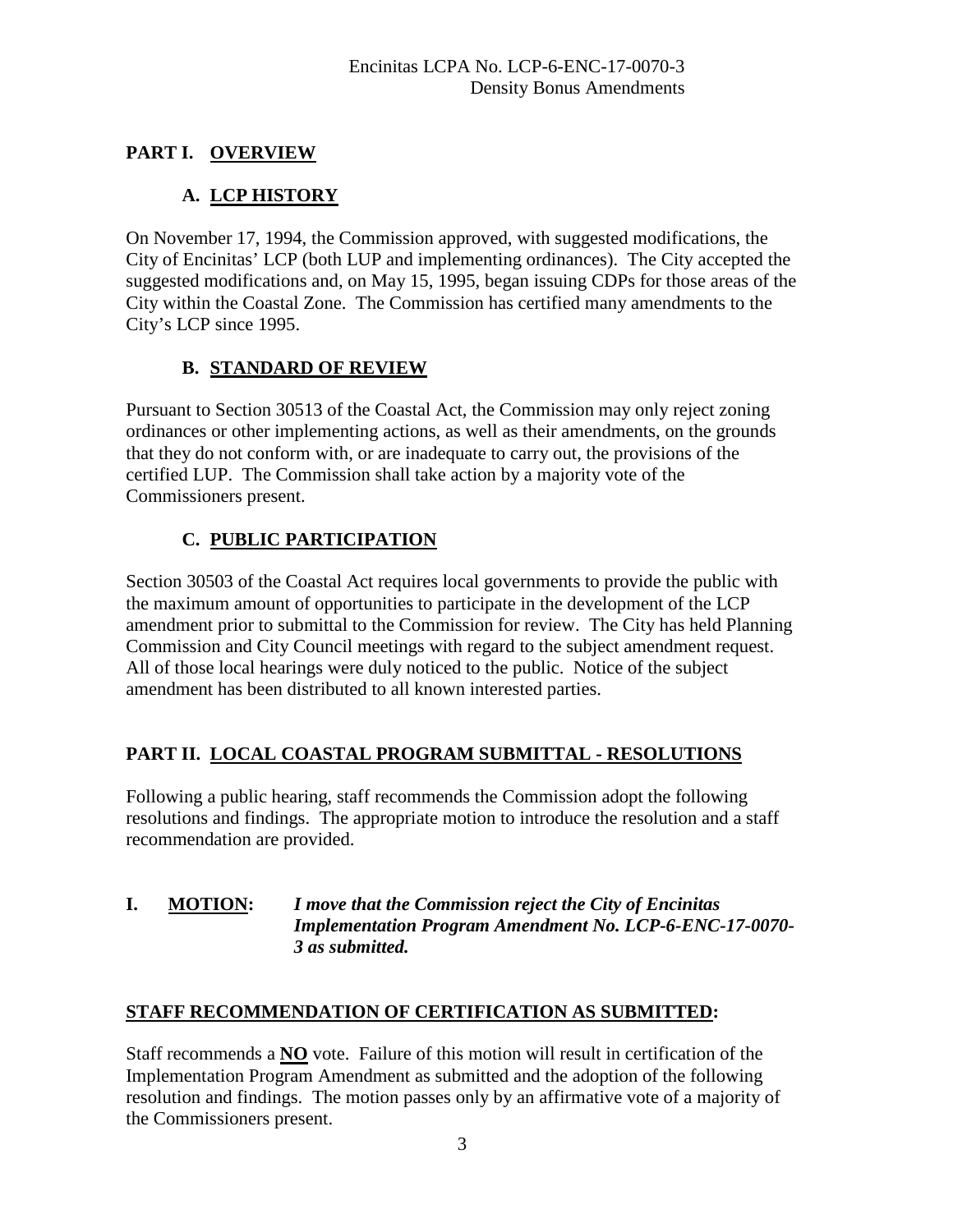## **RESOLUTION TO CERTIFY IMPLEMENTATION PROGRAM AMENDMENT AS SUBMITTED:**

The Commission hereby certifies the Implementation Program Amendment for the City of Encinitas as submitted and adopts the findings set forth below on grounds that the Implementation Program Amendment conforms with, and is adequate to carry out, the provisions of the certified Encinitas LUP, and certification of the Implementation Program Amendment will meet the requirements of the California Environmental Quality Act, because either (1) feasible mitigation measures and/or alternatives have been incorporated to substantially lessen any significant adverse effects of the Implementation Program Amendment on the environment, or (2) there are no further feasible alternatives or mitigation measures that would substantially lessen any significant adverse impacts on the environment that will result from certification of the Implementation Program Amendment.

## **PART III.FINDINGS FOR APPROVAL OF THE CITY OF ENCINITAS IP AMENDMENT, AS SUBMITTED**

# **A. AMENDMENT DESCRIPTION**

The City of Encinitas has submitted the subject citywide IP Amendment to make a series of text changes to the City's Municipal Code so that it will be consistent with the following California Assembly Bills: AB 1934, AB 2501, AB 2442, AB 2556, and AB 744.

AB 1934 and AB 2442 are significant in the fact that together they created a new commercial development bonus for non-residential projects that partner with an affordable housing developer and provided a housing development density bonus for developers that agree to build units intended to serve transitional foster youth, disabled veterans, or homeless persons. Several subsections within Section 30.16.020.C have also been amended to include references to the new commercial development bonus subsection.

# **B. FINDINGS FOR APPROVAL**

The standard of review for IP submittals or amendments is their consistency with and ability to carry out the provisions of the certified LUP.

## **a) Purpose and Intent of the Ordinance**

The primary goal of the City's density bonus amendments is to regulate density bonuses in a manner consistent with the current provisions of the state density bonus law, pursuant to Government Code Section 65915(a).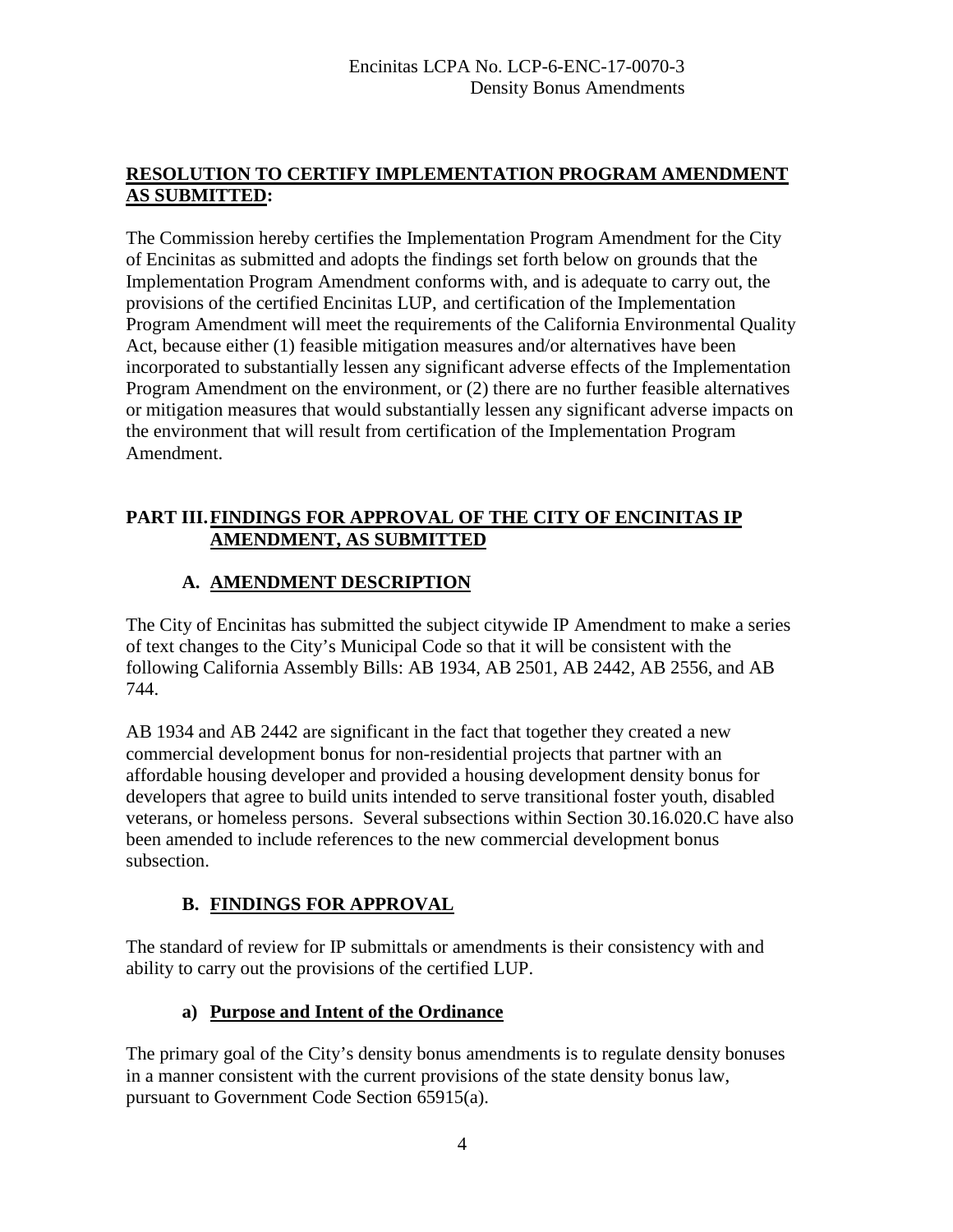## **b) Major Provisions of the Ordinance**

State density bonus law allows a property owner to increase the density (number of new, market-rate residential units) on the property above the maximum set under a local government's land use plan and zoning ordinances. In exchange for these additional units, a percentage of the proposed development must be reserved for very low, low, or moderate-income households. Additionally—with the enactment of AB 1934—a housing development density bonus may be permitted if a percentage of the units are intended to serve a class of individuals identified in the statute: transitional foster youth, disabled veterans, and homeless persons. Property owners may also receive modifications of development standards.

Minor text changes throughout Section 30.16.020.C include expanding the reference of the state density bonus law to include the newly codified Government Code Section 65915.7 from AB 1934. Other minor modifications included clarifying whether the ordinance is referring to housing development or commercial development density bonuses; relaxing the standard on the information required to establish eligibility for a density bonus to "reasonable documentation;" and changing the definition of "incentive" as shown in Government Code Section 65915(k).

Turning to the major provisions of the ordinance, the following are proposed:

- Application Requirements (Section 30.16.020.C.4): This section requires applicants to prepare and submit a "Density Bonus Report" for any incentive(s), waiver(s), or parking reductions. The proposed amendments would add the commercial development bonus to the enumerated list (Section 30.16.020.C.4.b.vii). Additionally, pursuant to AB 2442, the proposed amendments will incorporate a new bonus for units intended to serve transitional foster youth, disabled veterans, or homeless persons. Lastly, pursuant to AB 2501—which among other things requires local governments to adopt procedures that reduce the processing time for density bonus applications—the proposed amendments will require the City to inform the applicant whether or not his or her application is complete consistent with Government Code Section 65943.
- Base Density Calculation (Section 30.16.020.C.5): This section dictates how the base density and density bonus are calculated—specifically on how to treat fractional units when computing the density. The ordinance provides that when calculating the number of affordable units needed for a given density bonus—obtained by multiplying the maximum allowable residential density by the allowable percentage density increase—any resulting fractions shall be rounded up to the next whole number. This section also limits each housing development to only one density bonus; however, some housing developments may qualify for a density bonus under several categories—including the newly created category under AB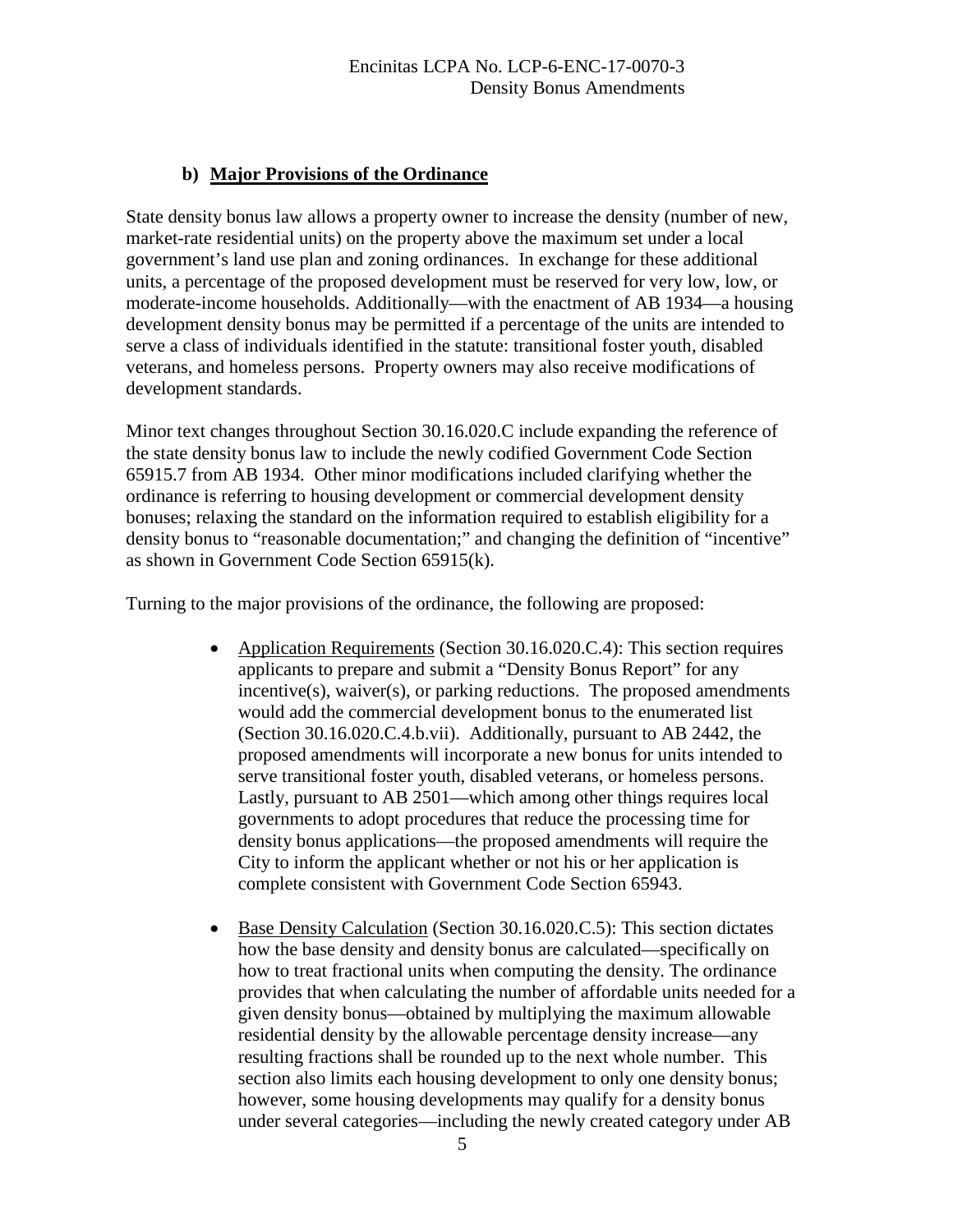2442 for units intended to serve transitional foster youth, disabled veterans, or homeless persons. Applicants will still have to choose the category that will be the basis of the density bonus they are seeking. Lastly, pursuant to AB 2501, this section will allow the applicant not only to accept a lesser percentage of a density bonus than the housing development is entitled to, but to also accept no density bonus at all.

- LCP Consistency (Section 30.16.020.C.7): This section provides that state density bonus law does not supersede or in any way lessen the effect of the Coastal Act. The proposed amendments add the new commercial density bonus and those density bonuses requesting a parking reduction to the list of development that must be consistent with the City's certified LCP, with the exception of density.
- Review Procedures (Section 30.16.020.C.8): This section provides how requests for density bonuses are to be reviewed to ensure the project complies with the requirements of state density bonus law. The proposed amendments will require the City to comply with the timelines prescribed in the Permit Streamlining Act pursuant to AB 2501. Additionally, this section will be modified to incorporate the provisions of AB 2556—which clarified provisions regarding the replacement of rental housing located on the site of a proposed density bonus project—by reference. Section 30.16.020.C.8.b was also added to implement the new commercial development bonus.
- Long-Term Affordability (Section 30.16.020.C.9): This section provides that any affordable rental unit remain restricted as affordable for at least fifty-five years. An exception to obtaining an affordable housing agreement is carved out for market-rate senior housing developments that receive a density bonus. In addition to density bonuses, the list has been amended to included, incentives, waivers, parking reductions, or commercial development bonuses. The applicant for the market-rate senior housing development that is seeking a density bonus, waiver, or parking reduction must enter into a restrictive covenant with the City to require that the development be operated as "housing for older persons."
- Design and Quality (Section 30.16.020.C.10): This section requires developers to construct affordable units in a manner that is comparable in exterior appearance and overall quality of construction to market-rate units in the same housing development. Additionally, this section requires that the number of bedrooms for the affordable units equal at least the minimum number of bedrooms of the market-rate units.
- Commercial Density Bonus (Section 30.16.020.C.11): The proposed amendment will create this section to provide definitions for what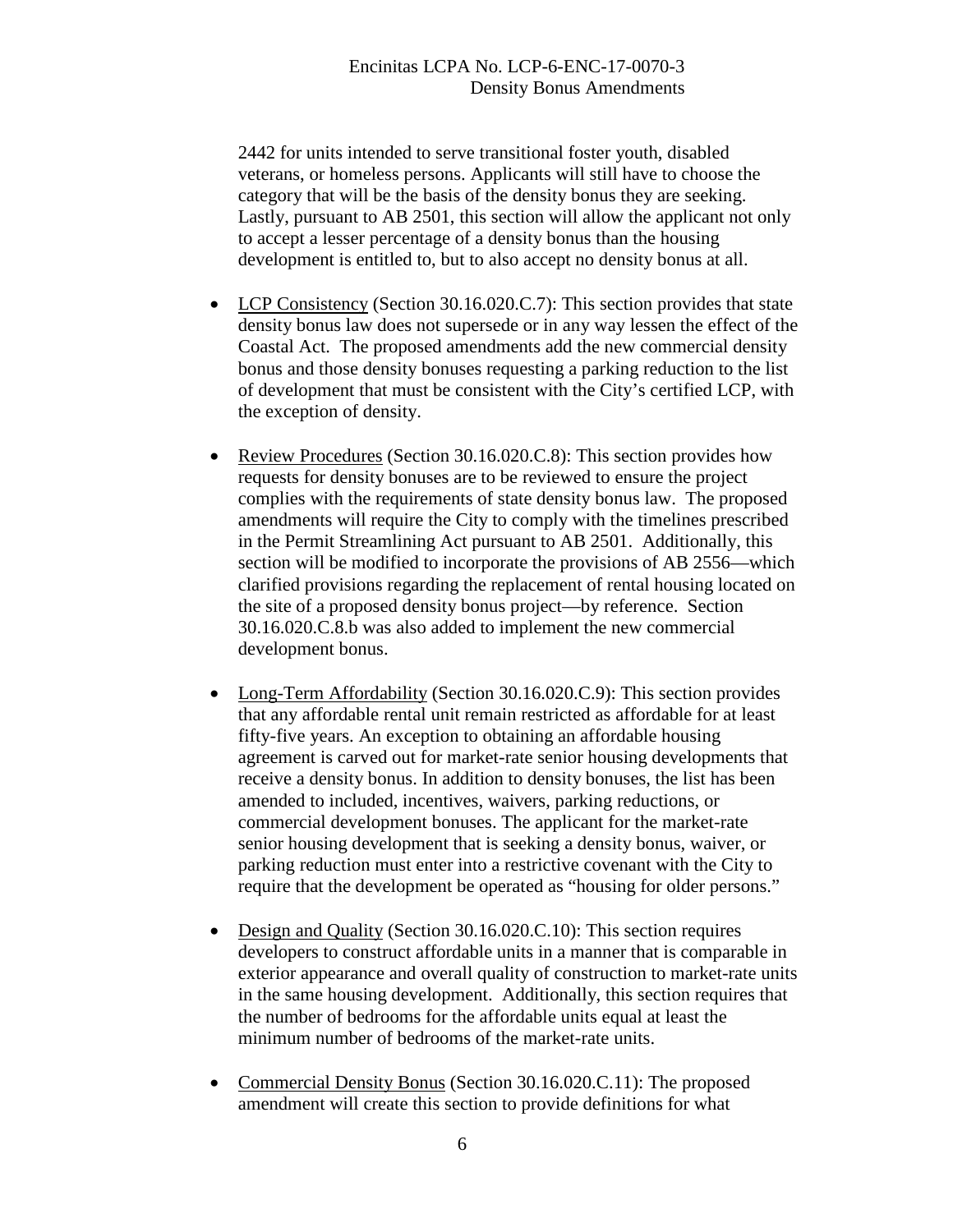#### Encinitas LCPA No. LCP-6-ENC-17-0070-3 Density Bonus Amendments

constitutes commercial development, a commercial development bonus, and a partnered housing agreement. AB 1934 does not provide a definition for what constitutes commercial development, so the City has created a broad definition of the term which includes any development project for a "non-residential use." A "partnered housing agreement" is an agreement between a commercial developer and a housing developer approved by the City—that identifies how the commercial development will provide affordable housing or rentals. Any approved partnered housing agreement must be described in the City's housing element annual report. The agreement must contain the following provisions: (1) the location of the housing development shall be on the commercial development site or within one-half of a mile of a major transit stop and in close proximity to public amenities; (2) at least 30%—or 15% for verylow income households—of the total units in the housing development will be made available at affordable ownership or rental cost for lowincome households, and (3) the commercial developer must agree either to (1) directly build the affordable units, (2) donate a site on the commercial development for the affordable units, or (3) make a cash payment to the housing developer for the affordable units. Additionally, this section restricts an applicant for a commercial development bonus from seeking a reduction or waiver of fees imposed on commercial development to provide for affordable housing.

#### **c) Adequacy of the Ordinance to Implement the Certified LUP Segments**

The Commission has, in general, found that the allowance for density bonuses can be an effective tool to provide for affordable housing. In fact, Coastal Act Section 30604(f) specifically encourages the Commission to approve an increase in density for affordable housing when such housing can be accommodated in a manner otherwise consistent with the resource protection policies of the Coastal Act or a local government's certified LCP. As such, while the density of a development project could be increased beyond the numbers established as part of the underlying land use designations, the proposed development would still have to meet all coastal resource protection standards in the certified LCP.

The Commission can only reject the proposed IP amendments where it can be shown that the amendment would be inconsistent with the certified LUP or render the IP inadequate to carry out the LUP. The most applicable LUP development standards are as follows:

#### **Environmentally Sensitive Habitat Areas (ESHA)/Steep Slopes**

*Land Use Policy 8.3: Residential development on land that has physical constraints shall exclude or discount areas subject to specified constraints from density allowance. Portions of development sites subject to the following constraints shall be excluded from the net lot area used to figure density: floodplains, beaches, permanent bodies of water, significant wetlands, major*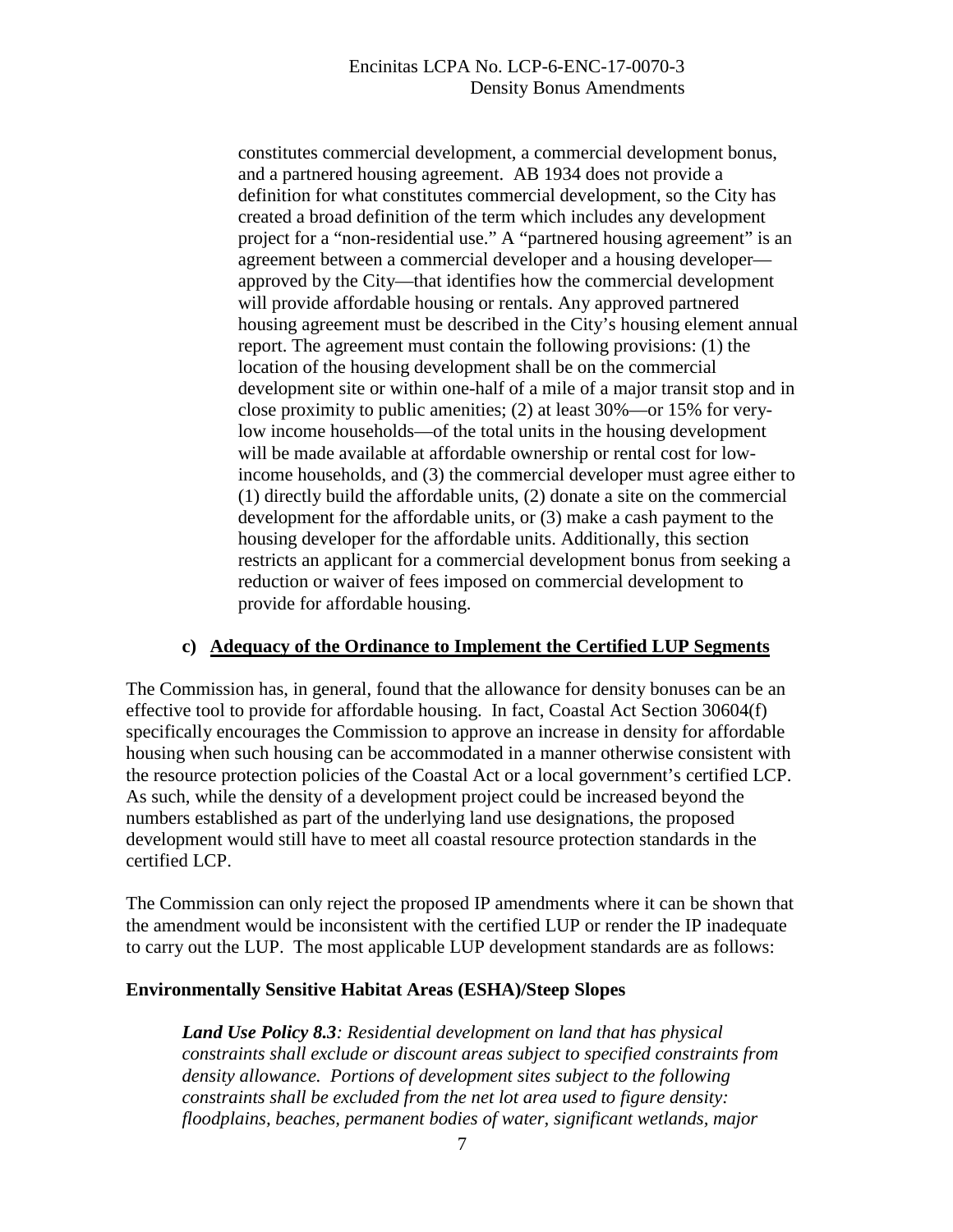*utility easements, railroad track beds or rights-of-way, and rights-of-way and easements for public/private streets and roads. The remaining net lot area shall then be calculated for density allowance, based on the assigned land use category density range, subject to the following discounts based on site slope:* 

- *Portions of site 0-25% slope 100% density;*
- *Portions of site 25-40% slope approximately 50% density allowance;*
- *Portions of site 40%+ slope no density allowance.*

*Public Safety Policy 1.2: Restrict development in those areas where slope exceeds 25% as specified in the Hillside/Inland Bluff overlay zone regulations of the zoning code. Encroachment into slopes as detailed in the Hillside/Inland Bluff overlay may range from 0 percent to a maximum of 20 percent, based on a sliding scale of encroachment allowances reflective of the amount of the property within steep slopes, upon the discretionary judgment that there is no feasible alternative siting or design which eliminates or substantially reduces the need for such encroachment, and it is found that the bulk and scale of the proposed structure has been minimized to the greatest extent feasible and such encroachment is necessary for minimum site development and that the maximum contiguous area of sensitive slopes shall be preserved. . . .* 

*Resource Management Policy 10.1: The City will minimize development impacts on coastal mixed chaparral and coastal sage scrub environmentally sensitive habitats by preserving within the inland bluff and hillside systems, all native vegetation on natural slopes of 25% grade and over other than manufactured slopes. . . .*

#### **Wetlands**

*Resource Management Policy 10.6: The City shall preserve and protect wetlands within the City's planning area. . . . Within the Coastal Zone, the diking, filling, or dredging of open coastal waters, wetlands, estuaries, and lakes shall be permitted where there is no feasible less environmentally damaging alternative, and where feasible mitigation measures have been provided to minimize adverse environmental effects, and shall be limited to the following newly permitted uses and activities:*

- *a. Incidental public service projects.*
- *b. Mineral extraction, including sand for restoring beaches, except in environmentally sensitive areas.*
- *c. Restoration purposes.*
- *d. Nature study, aquaculture, or other similar resource dependent activities. [. . .]*

*The City shall also control use and development in surrounding areas of influence to wetlands with the application of buffer zones. At a minimum, 100-foot wide buffers shall be provided upland of salt water wetlands, and 50-foot wide buffers shall be provided upland of riparian wetlands. . . .*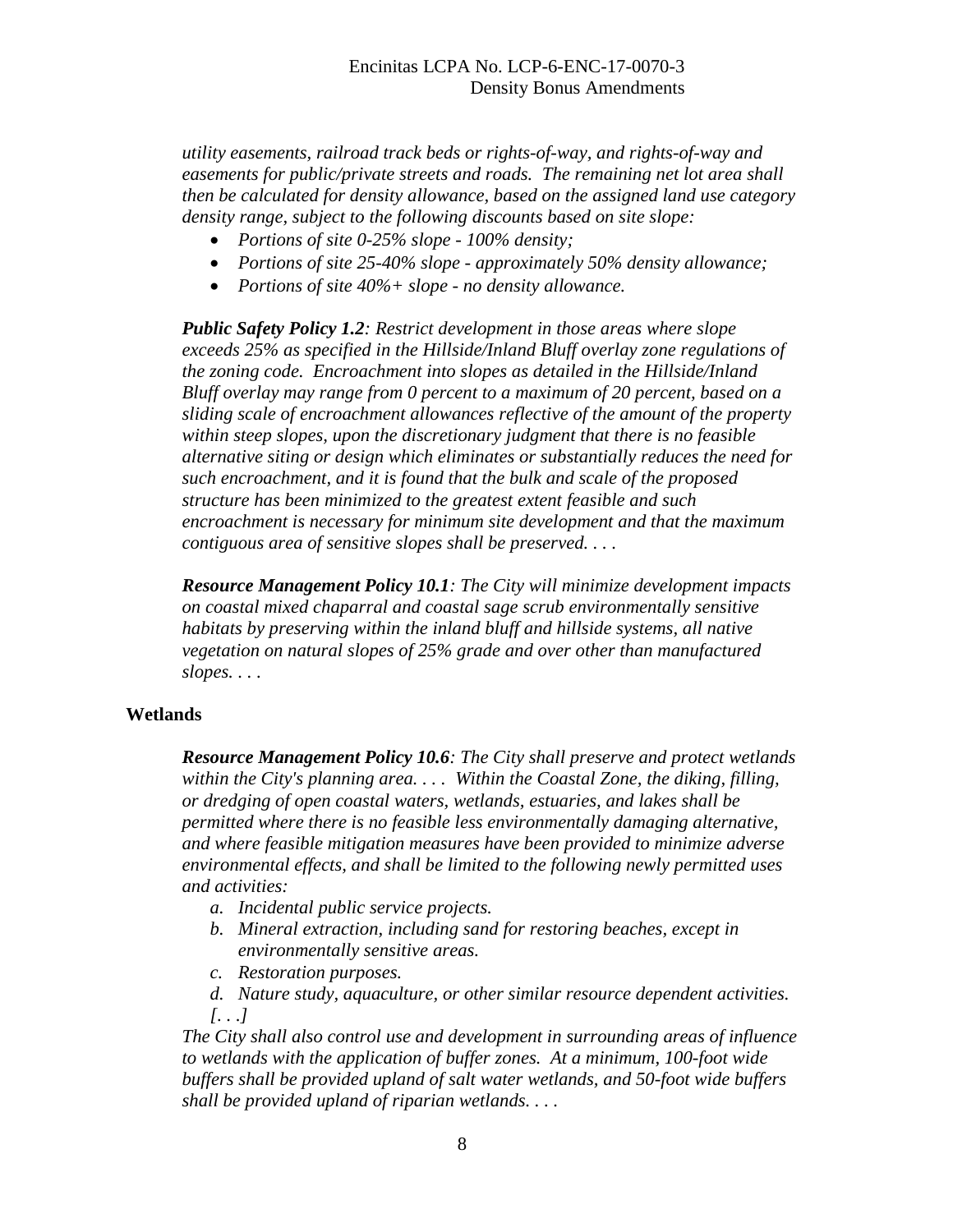#### **Hazards**

*Land Use Policy 8.2: Development within coastal and flood plain areas identified in the Land Use and Resource Management Elements must be limited, designed to minimize hazards associated with development in these areas, and to preserve area resources. . . . No development shall occur in the 100-year Floodplain that is not consistent and compatible with the associated flood hazard. Only uses which are safe and compatible with periodic flooding and inundation shall be considered, such as stables, plant nurseries, a minimum intrusion of open parking, some forms of agriculture, and open space preservation, as appropriate under zoning, and subject to applicable environmental review and consistency with other policies of this Plan. . . .* 

*Public Safety Policy 1.6: The City shall provide for the reduction of unnatural causes of bluff erosion, as detailed in the Zoning Code, by:* 

*[. . .]* 

*f. Requiring new structures and improvements to existing structures to be set back 25 feet from the inland bluff top edge, and 40 feet from coastal bluff top edge with exceptions to allow a minimum coastal bluff top setback of no less than 25 feet. For all development proposed on coastal bluff tops, a sitespecific geotechnical report shall be required. The report shall indicate that the coastal bluff top setback will not result in risk of foundation damage resulting from bluff erosion or retreat to the principal structure within its economic life and with other engineering evidence to justify the coastal bluff top setback.* 

*On coastal bluffs, exceptions to allow a minimum setback of no less than 25 feet shall be limited to additions or expansions to existing principal structures which are already located seaward of the 40 foot coastal bluff top setback, provided the proposed addition or expansion is located no further seaward than the existing principal structure, is set back a minimum of 25 feet from the coastal bluff top edge, and the applicant agrees to remove the proposed addition or expansion, either in part or entirely, should it become threatened in the future. . . .* 

#### **Visual Resources**

*Resource Management Policy 4.5: The City will designate "Scenic/Visual Corridor Overlay" areas within which the character of development would be regulated to protect the integrity of the Vista Points according to the following criteria:*

- *Critical view shed areas should meet the following requirements:* 
	- o *extend radially for 2,000 feet (610M) from the Vista Point; and*
	- o *cover areas upon which development could potentially obstruct, limit, or degrade the view.*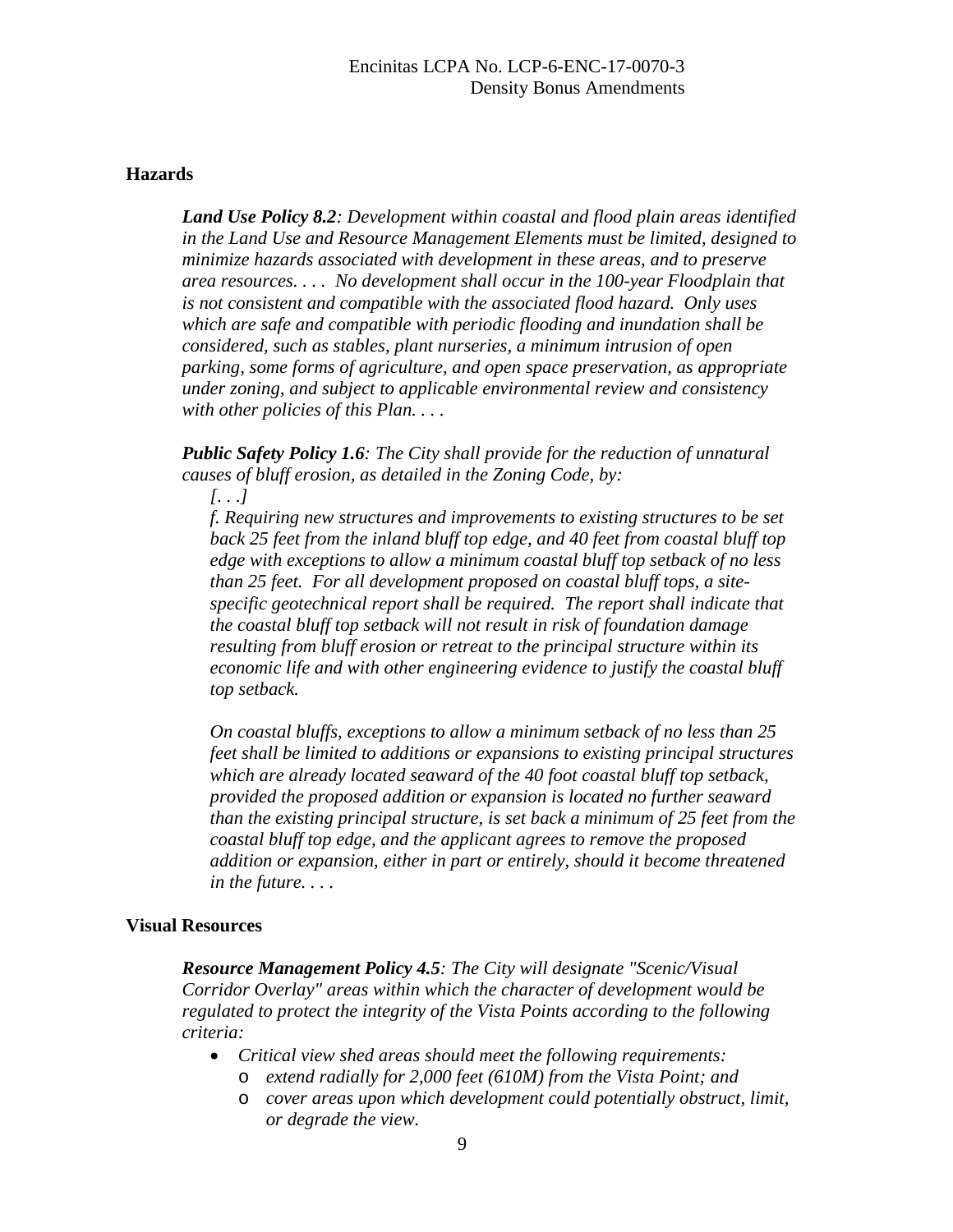- *Development within the critical view shed area should be subject to design review based on the following:* 
	- o *building height, bulk, roof line and color and scale should not obstruct, limit or degrade the existing views;*
	- o *landscaping should be located to screen adjacent undesirable views (parking lot areas, mechanical equipment, etc.)*

#### **Coastal Access and Recreation**

*Circulation Policy 1.12: The City will require increased off-street parking for expansions and additions to existing and future commercial and residential uses in the near coast area, will minimize curb cuts for new development in the vicinity of beach access points in order that the maximum amount of curb parking will be available to beach users, and will encourage remote parking/shuttle service and park-and-ride facilities in the Coastal Zone. The City will require that all commercial, industrial and residential uses be designed and constructed with sufficient off-street parking and loading facilities to assure adequate parking is provided with new development such that no adverse impacts on coastal access are documented. Parking ratios shall be utilized as specified and detailed in the City's Zoning Code and in implementing Specific Plans which provide sufficient parking spaces so as not to require patrons/employees/ residents to utilize parking which is necessary/required for other approved uses or street and other public parking that should otherwise be available for public use.* 

Development standards dictate a development's footprint and bulk/massing through buffer and setback distances, use restrictions on steep slopes and floodplains, and requirements to protect designated viewsheds. The City's development standards and resource protection measures for properties in the Coastal Zone are established in their certified LCP. The proposed amendments to Section 30.16.020.C.7 maintains that any requested housing development density bonus, commercial development bonus, incentive, waiver, or parking reduction is consistent with the City's certified LCP, with the exception of density. No changes to any of the LCP's resource protection measures are being proposed. Therefore, while additional density or incentives can be endorsed to facilitate affordable housing options, such revisions will not result in any reduction of environmental safeguards. Thus, the proposed IP amendment is consistent with the goals and policies of the certified LUP and adequate to carry it out. Therefore, the LCPA can be approved as submitted.

### **PART IV. CONSISTENCY WITH THE CALIFORNIA ENVIRONMENTAL QUALITY ACT (CEQA)**

Section 21080.9 of the California Environmental Quality Act (CEQA) exempts local government from the requirement of preparing an environmental impact report (EIR) in connection with its LCP. Instead, the Coastal Commission acts as lead agency for the purposes of fulfilling CEQA. The Commission's LCP review and approval program has